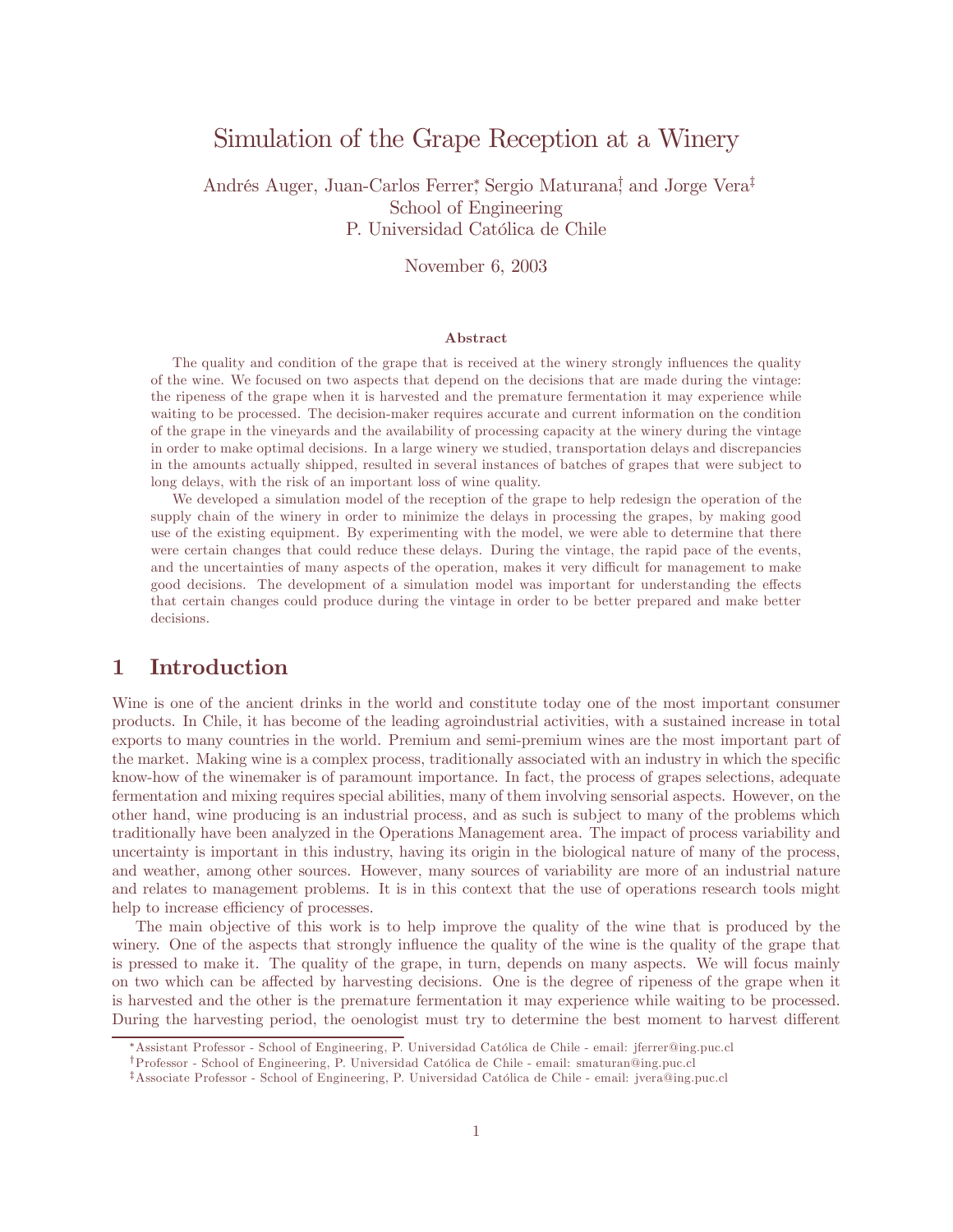vineyard blocks, considering fruit condition, color, tannin, brix (sugar), acid, pH, vine condition, current and impending weather and availability of harvesting personnel. When it rains, for example, the grape may develop a fungus (botrytis) which makes it useless, unless it is quickly harvested. On the other hand, the oenologist must also be aware if there is processing capacity, such as reception pits, presses and vats, to receive the grapes that arrive. Otherwise, the grape may have to wait a long time to be processed. This may lead to premature fermentation of the grape, which degrades the quality of the wine. It is difficult to determine exactly how long it takes for the grape to start fermenting, since it depends on the temperature, the condition of the grape, and how it is stored. In the case of the winery we studied, the grape had to travel by truck, sometimes for several hours, so further delays were very risky, particularly in the case of white wine which must be fermented at low temperatures, and without skin. This problems is similar to many in other industrial sectors, in which disordered arrivals of products and components generate congestion and delays. However, the deterioration of the grapes that may occur due to the delays adds an additional aspect to the problem.

Reception and processing capacity are related not only to the available capacity in the fermentation tanks, but also to availability of presses, pits, the kind of grape to be processed, processing speed, and decisions involved. Reception capacity will be determined by a combination of factors, many of them affected by earlier decisions. The grape arrival schedule, as well as the number of kilograms in each delivery, will be of vital importance for an efficient management of the initial stages of wine production, especially for white wines, which require speedy processing.

In the winery we studied, the oenologist specified the day before, which vineyard blocks should be harvested and sent to the winery facilities. The grapes arrived, during the next day, but at unspecified times. Many times, the trucks tended to arrive around the same time, which caused congestion at the reception facilities. Also, the amounts of grapes that arrived were not the amounts ordered. This was usually the result of errors in the estimation of the amount of grape that a particular vineyard block would produce. The combination of the random arrival time of the trucks and the difference between the amounts ordered and those received, sometimes produced congestion which caused the grape to wait for many hours to be processed.

In order to understand better the reception process, we developed a simulation model, given the complexities and uncertainties present in the problem. The model used to study the following factors of the process:

- 1. To estimate of the winery daily reception and pressing capacity.
- 2. To estimate of the waiting time for the trucks transporting grapes to the winery.
- 3. To determine a schedule of deliveries during the day and evaluate alternative combinations of suppliers for that day, so as to obtain the best use of daily processing capacity.

The current research considers only white wine production, as grapes for white wine must go quickly through several limited capacity stages (pressing and decanting) before fermentation begins. In this stage, the production of white wine is more complex than that of red wine.

# 2 Simulation of Supply Chain

Simulation has been extensively used to model different parts of the supply chain. However, in the case of the agrifood industry, there is relatively little research. Operation planning within a given manufacturing process has also been deeply discussed. In [1] an introduction to operation planning via simulation is described, emphasizing the utilization of this tool in the short term scope. Samples of operation planning researches have been published in [2], [3] and [4]. The latter corresponds to a very interesting case because a simulation model is used as an operational planning tool.

On the other hand, material supply and transportation are topics regularly studied when analyzing Supply Chain Management (SCM) models [5]. A review of the most frequently used methods and models when studying SCM is to be found in [6]. In [7] and [8] the advantages of simulation for SCM analysis are explained, the main one being the capacity to manage and represent variabilities within the system, providing in many cases stronger answers and solutions than those obtained via classic optimization. In [9] a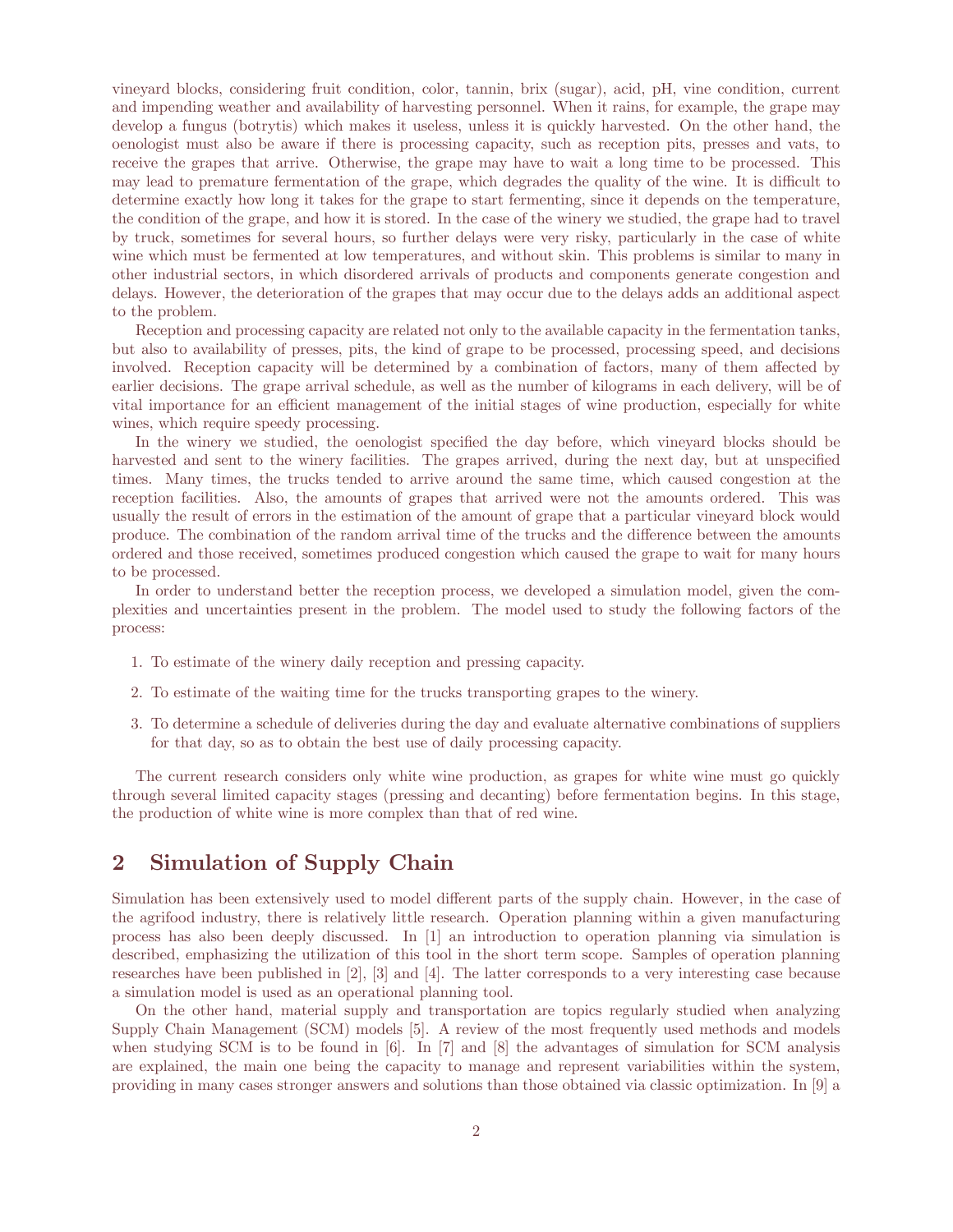link between SCM study and production planning is established. The importance of this research comes from the fact that different planning alternatives can affect the performance of the whole chain to a considerable extent. Finally, a decision support system for daily supply and transportation decision-making appear is presented in [10] and [11].

### 2.1 Simulation of the Wine Supply Chain

In a recent study [12] only 123 formal, peer reviewed journal articles relating to chain management in the agrifood industry. The papers, published from 1987 to August 2000, were distributed unevenly across industry sectors and parts of the world. In the case of the wine industry, only two papers were found.

In [13] a simulation model for the management of fermentation tanks and wine transfers is presented as an example of the important role of the oenologists and how technology should support their activities.

### 2.2 Other methodologies applied to wine planning

### 2.3 Simulation and similar approaches applied to other problems

In [14] a model is proposed to analyze processing capacity of an olive processing facility and the system improvements that should be made to increase capacity. A simulation to analyze a car factory throughput measured in terms of work per hour can be found in [15]. In [16], a simulation study was used to determine the best production model so as to optimize a factory throughput.

# 3 White Wine Production

The most important limits and aspects of the analyzed system, involved processes, and those decisions determining process flow will be stated firstly.

#### 3.1 Production process

### 3.1.1 Grape purchase programming and supplier response

The productive process begins with the follow-up the oenologist makes of the ripeness level of the grapes in each block, both the vineyard's own and those of external suppliers based on tests and tasting. Thus, harvest planning of certain blocks can begin several days in advance.

When placing an order the oenologist does the following: depending on the number of kilograms he wants to be harvested, the number of necessary bins is calculated, provided that each bin has a 500 Kg capacity; e.g. if the oenologist wants 20,000 Kg, the supplier borrows 40 bins from the wine factory, which should be sent back during daytime. However, most daily shipments made by suppliers do not match the required ones. This necessarily means that a significant percentage of the planning design regarding press utilization and vat allocation is void, and remedial measures must be taken on the run so as to free receipt capacity.

Regarding grape dispatch, responsibility for delivery schedules, number of daily shipments, and kilograms in them is entirely the supplier's. Most suppliers send one to three shipments a day. For each shipment, truck arrival schedules are pretty different and variable. Truck traffic is heavier at certain hours, and the number of bins delivered depends on the number of daily shipments.

### 3.1.2 Wine factory processing

Processing at the wine factory both starts and ends with truck weighing (see Figure 1).

Once weighed using scales, grapes are unloaded, and trucks are loaded with empty bins. Outbound trucks are weighed once again (see Figure 2).

Incoming grapes are graded in the sampling area according to producer, variety, and number of kilos to form the lots to be pressed. Once the lots are formed, they might be processed in the dumping pit or not, according to the availability of presses and the pit itself (see Figure 3).

Figure 4 shows grape crushing process. As they are dumped into the pit, grapes are steeped and crushed, cooled and finally pressed. Before dumping takes place, a press has already been allocated to that lot. Before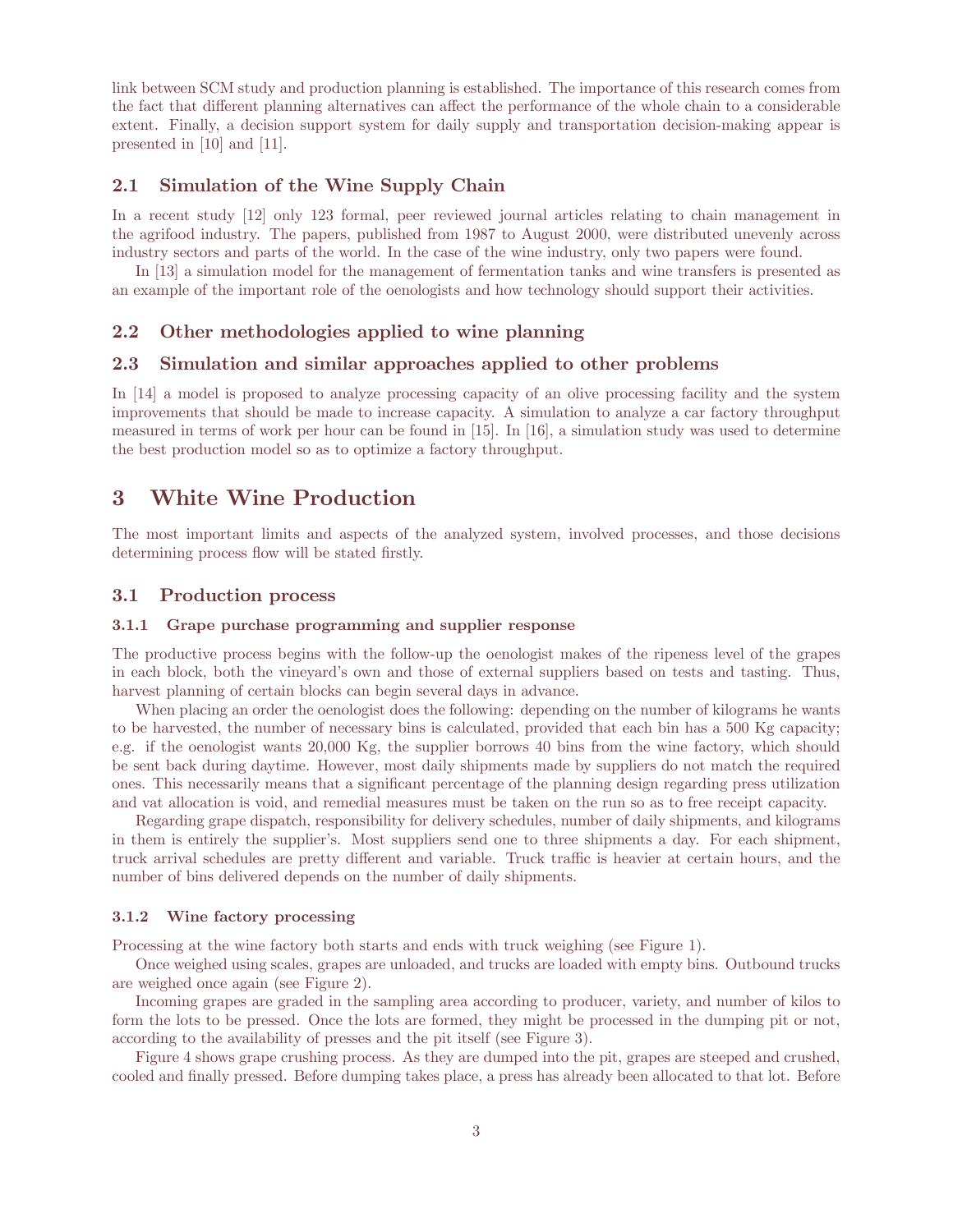

Figure 1: Truck Weighting



Figure 2: Truck Unloading



Figure 3: Lot Formation & Bin Dumping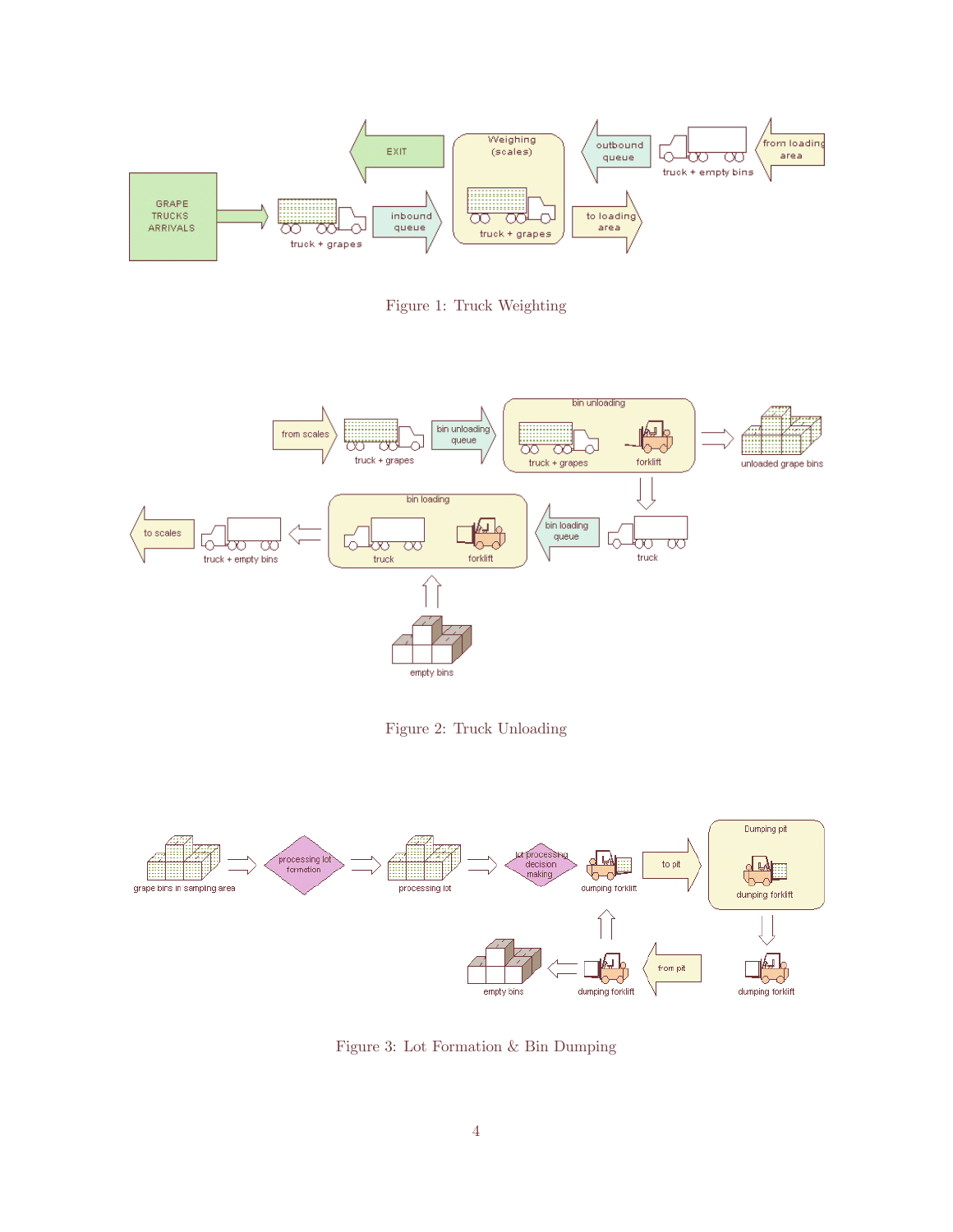

Figure 4: Grape Crushing

and during the pressing cycle, the different musts are obtained (drop, press  $1 \&$  press  $2$ ), which are taken to their corresponding decanting vats.

The differentiation between different musts obtained from the same lot is made by the oenologist via tasting. That is why the current research will go no further with regard to this aspect, as oenologic criteria stand above productive ones.

## 3.2 Problems detected in process

In the initial diagnosis it was determined that harvest planning, grape receipt and grape early processing must be done in such a way that the capacity of the factory is not exceeded, thus avoiding unnecessary delays.

However, regarding the above facts, the following problems were detected:

- The exact daily grape receipt and processing capacity is unknown. There is only an estimation of the total amount of kilos that could eventually be processed a day, based on the oenologist's experience.
- Many times suppliers do not deliver the number of kilos purchased by the oenologist. There is an expected margin of error as it is difficult to get exactly 500 kilos per bin. Nevertheless, main explanation for the inaccuracy is that the actual number of bins arriving at the factory differs to a significant extent from the one requested.
- Grape arrival schedule, that is to say the number of trips per supplier, number of bins sent in each trip, and trip schedules depend exclusively on the supplier, which in turn means disorderly deliveries. Wine factory only imposes receipt start-up and end schedules, which many times are not considered at all.

Presence of one or many of the above problems means constant delays in the grape process start-up, as the amount of grapes frequently exceeds receipt and processing capacity, due to an inaccurate estimation made by the oenologist of the above, because more grapes than expected arrived, or simply because all grapes were delivered within a narrow time window.

Consequently, the following questions arise:

- 1. Is it possible to determine or estimate more exactly the factory's daily receipt and early processing capacity for white wine?
- 2. Does the way suppliers respond to grape purchases made by the oenologist (delivered kilos and delivery schedules) affect the factory's capacity?
- 3. Is it possible to increase the factory's processing capacity while reducing or avoiding grape queuing time?

# 4 Simulation Model

As the nature of the problem is basically lack of knowledge (or experience-based estimation) regarding several of the most relevant system factors (processing capacity, grape availability schedule, average grape queuing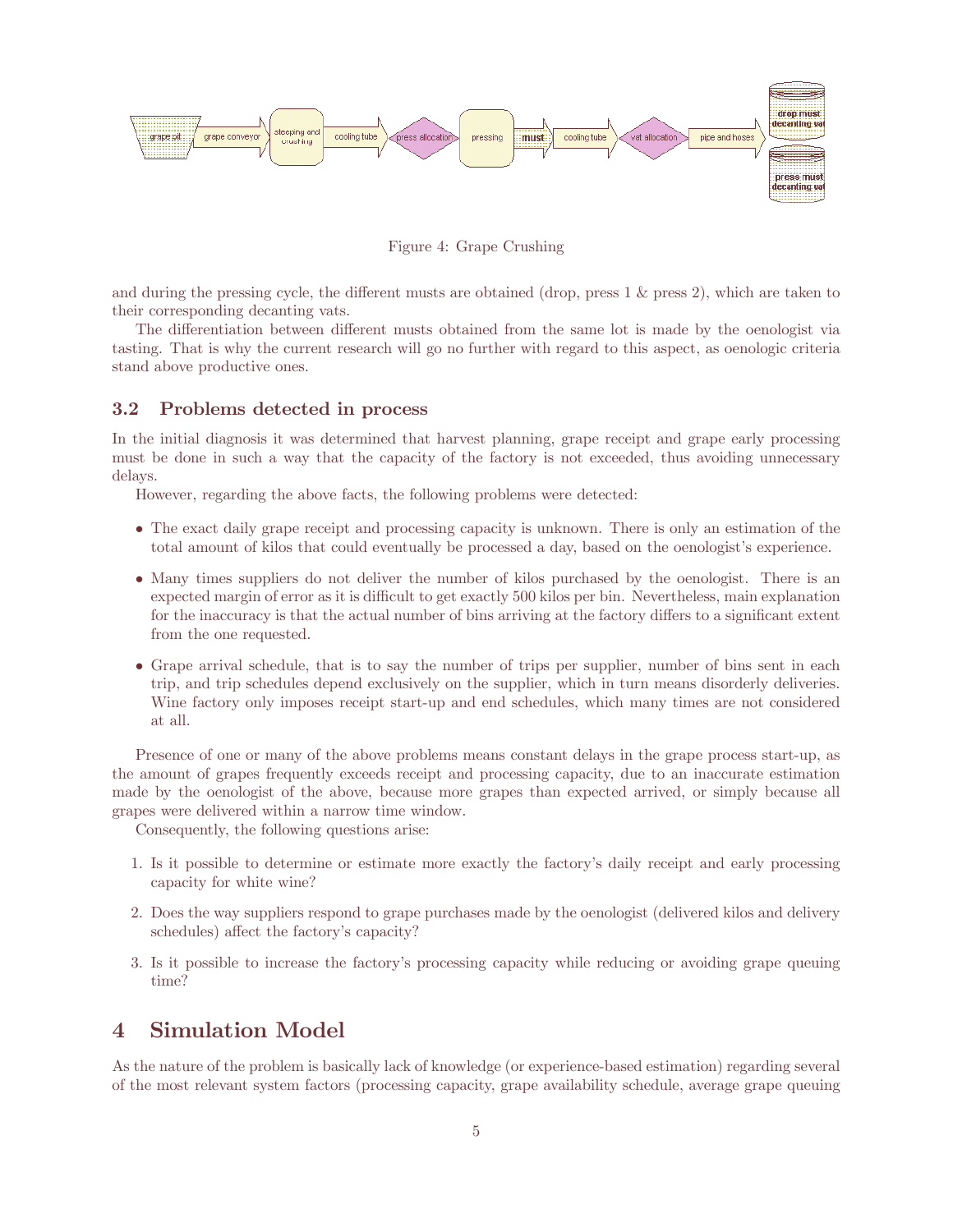

Figure 5: Schematic diagram of designed system

time, etc.) a tool that sheds some light on what would happen at the wine factory given an specific harvest planning becomes necessary. Besides, most factors are random in nature, that is to say, they never behave regularly.

Because of the kind of problem to be faced —estimation of the behavior of a variable multiple related factor system- the utilization of a simulation model is one of the best choices ever.

The model main target will be to deliver a quantitative estimation, as accurate as possible, of the wine factory daily installed capacity and the average grape queuing time, for a defined time window, given an specific harvest planning, so as to provide an answer to the questions in  $\S 3.2$ :

- 1. Is it possible to determine or estimate more exactly the factory's daily receipt and early processing capacity for white wine?
- 2. Does the way suppliers respond to grape purchases made by the oenologist (delivered kilos and delivery schedules) affect the factory's capacity?
- 3. Is it possible to increase the factory's processing capacity while reducing or avoiding grape queuing time?

Because the current research focuses on the factory's daily operation, and harvest planning is pretty uncertain as the planning target period moves further, the maximum period able to be analyzed is 5 days for processing and 3 days for grape receipt.

The model is divided into two large blocks: Grape truck arrival generator and the wine factory block.

The first block represents the suppliers' response to the grape orders. It encompasses from grape receipt schedules to number of kilos per supplier. The second block represents the factory itself. It encompasses inbound and outbound truck control, and grape processing.

The model works the following way: Up to 3 harvest days can be planned rather accurately. Harvest day (1, 2, or 3) input for each producer-variety-kilos purchased are fed. Then the simulation model is run. Once simulation is over, the model provides 3 very specific data: estimated finish time of the last pressing cycle of all the grapes purchased, that is to say the moment when all the grapes will already be processed; average grape queuing time in the sampling area before processing; and the average throughput in terms of processed kilos per hour.

Figure 5 shows a diagram of the utility.

Regarding questions in §3.2, they will be answered as follows:

a) Is it possible to determine or estimate more exactly the factory's daily receipt and early processing capacity for white wine?

Based on a number of experiments we will determine for an improved or ideal grape dispatch situation the maximum number of kilos that could be received and processed in approximate 24 hours, timing the expected finish hour for pressing cycle and gauging the amount of processed kilos. This way the number of kilos to be processed per hour could be estimated.

b) Does the way suppliers respond to grape purchases made by the oenologist (delivered kilos and delivery schedules) affect the factory's capacity?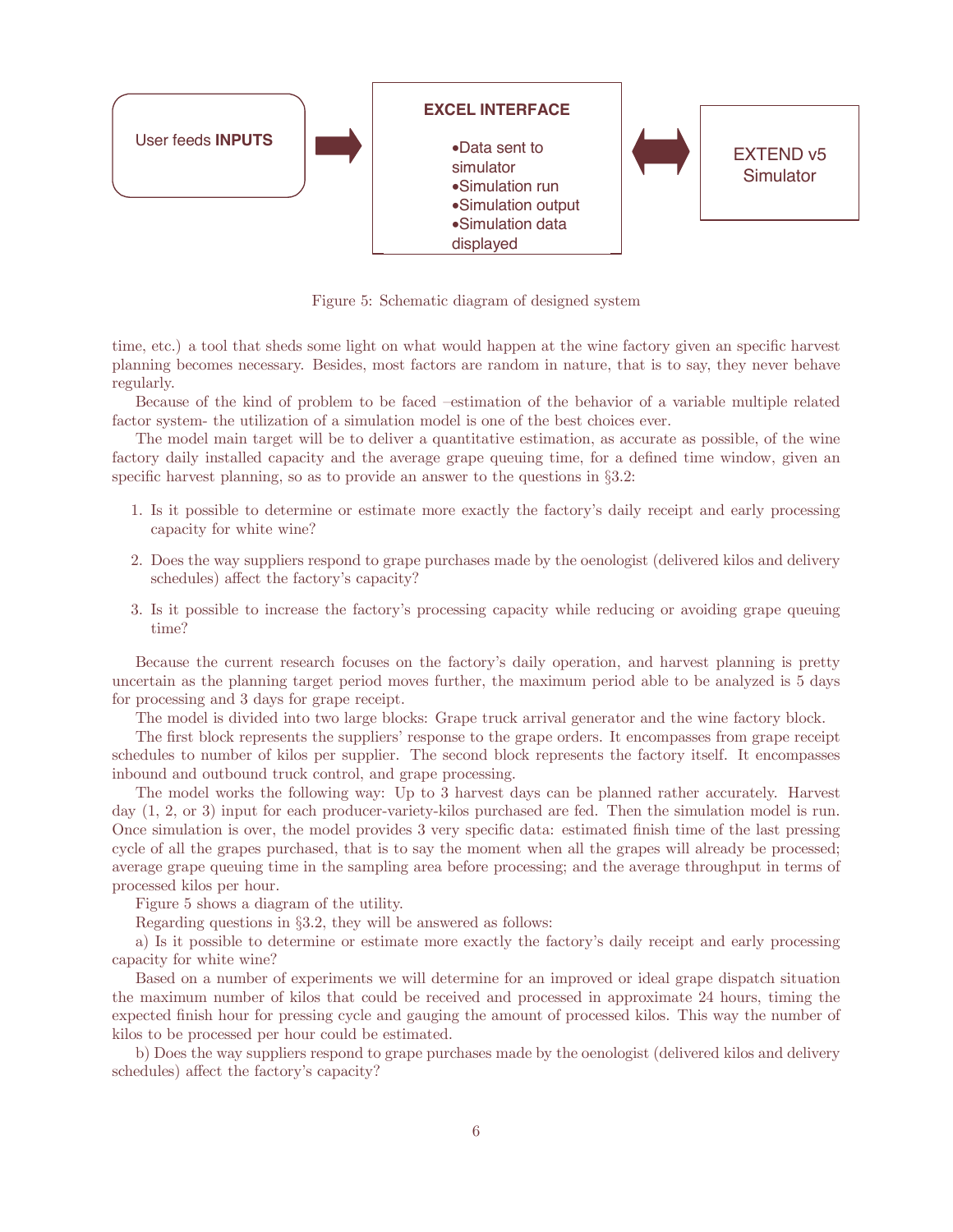|     |       | Highest Score   Lowest Score   Avg. Queuing Time | Std. dev. | Avg. pressing cycle time | Std. dev. |
|-----|-------|--------------------------------------------------|-----------|--------------------------|-----------|
| -60 | $-40$ | 6.52                                             | 2.08      | 61.97                    | 4.86      |
| 30  | $-20$ | 7.70                                             | 1.46      | 64.51                    | 3.14      |
| 15  | $-10$ | 9.49                                             | 2.45      | 67.96                    | 4.48      |
|     | $-i$  | 10.20                                            | 1.05      | 70.08                    | 2.18      |
|     | -     | 11.02                                            | 0.18      | 71.70                    | 0.30      |

Table 1: Inaccuracy in shipment analysis results

Two answers will be given to this question: firstly we will appreciate the variability in the system introduced by the current grape delivery method, based on an analysis of factors involved in delivery. The aforesaid variability will be compared to the whole system variability and that introduced only by the factory. Afterwards, two different delivery methods for the same planning will be compared; in one of them the current delivery method will be used, and in the other one an alternative situation.

Variability will be measured on pressing cycle finish time and on average grape queuing time.

c) Is it possible to increase the factory's processing capacity while reducing or avoiding grape queuing time?

To answer this question a small alteration of the above experiment will be used, and the number of processed kilos per hour will be measured, comparing the current situation to the alternative one (in which only grape delivery method has been modified)

# 5 Analysis of computational experiments

## 5.1 System relevant factor analysis

As the model is divided into two large blocks — suppliers and wine factory- they will be analyzed separately, focusing on the most relevant factors in each case.

To avoid wrong conclusions when analyzing each factor and appreciate its actual impact on the system, the Common Random Number (CRN) variance reduction technique suggested in [17] will be used, fixing the seed value for the random number generation for all random factors not being analyzed. Thus, all model variance generated by factors we are not interested in will be avoided.

The whole analysis will be done using only one input. This will be an actual situation that took place on March 1 and 2, in which a total amount of  $460,000$  Kg of grape was requested from 7 different suppliers. Processing of grape ended approximate. at 18 hours of March 3.

Regarding suppliers, all factors suitable of actual change or improvement will be analyzed, that is to say, the impact caused by the attempt to modify some of the suppliers' practices specifically inaccuracy in daily grape shipments, delivery schedules, and number of trips per supplier- will be gauged.

### 5.1.1 Inaccuracy in shipment

Base case corresponds to actual inaccuracies regarding bins, having 60 as highest score and -40 as lowest score. A series of experiments were carried out in which the scores were reduced.

Frome the results shown in Table we can conclude the following:

- 1. Inaccuracy trend is that suppliers —as an average situation- send less bins than expected per day. This is shown by the highest and lowest scores  $(60 \text{ and } -40)$  in which bin number differs, which means that 60% of times the supplier will send less bins than requested and 40% of times more bins will arrive in a day.
- 2. The above means that, as a daily average, less grapes than expected arrive. This situation causes non-planned grape arrivals, corresponding to missing grapes from the shipment sent the day before.
- 3. This phenomenon is clearly appreciated when observing data of interest averages in each of the above experiments. As inaccuracy margin for the number of bins diminishes (i.e. suppliers stick to the order) grape queuing time and pressing cycle finish time increase notoriously for the same daily grape receipt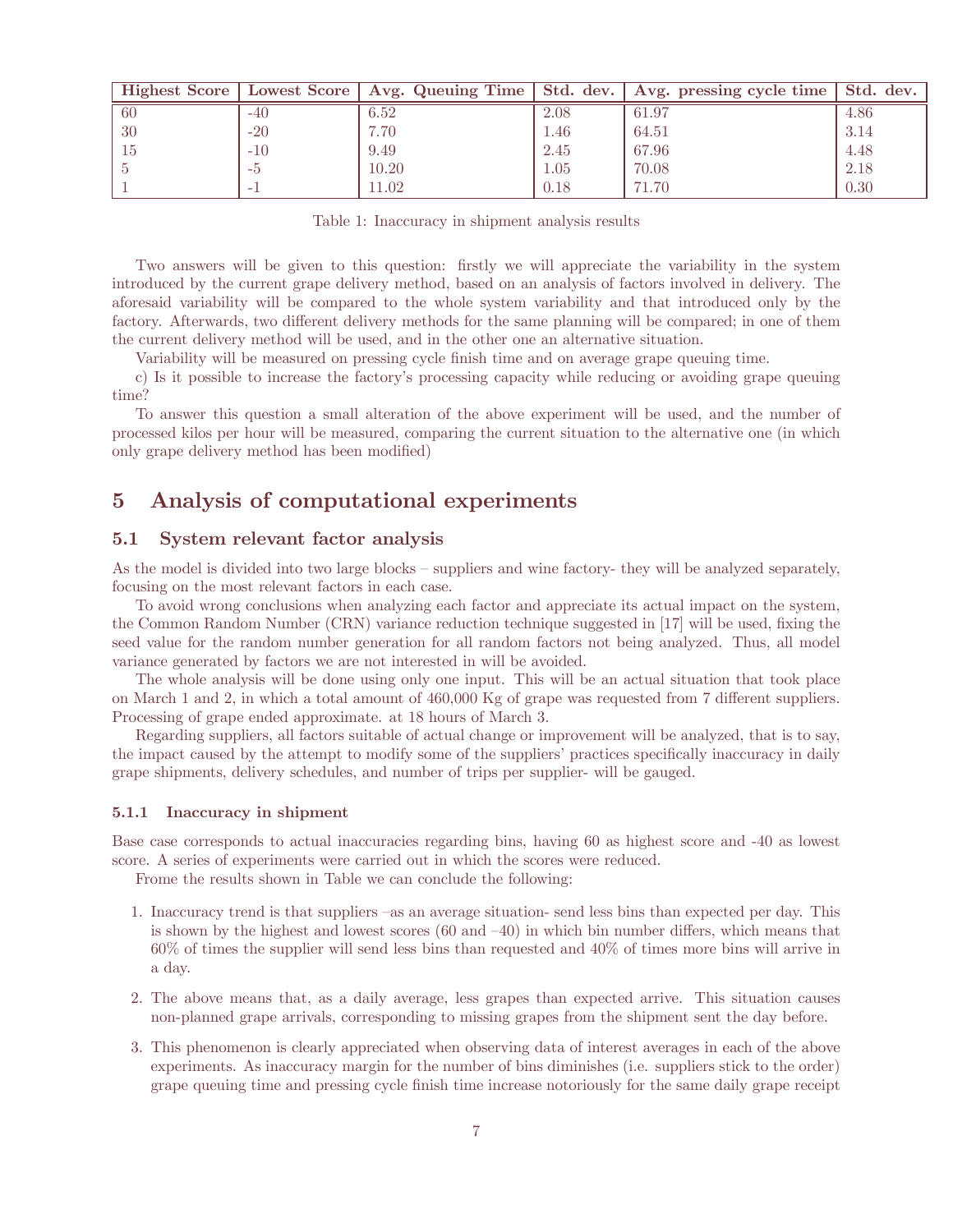planning; this is because more grape is arriving as an average, and consequently, grape processing takes longer.

4. As inaccuracy margin diminishes, variability in data of interest gets drastically reduced, not as notoriously as in the first cases, but pretty clearly as margin is reduced to narrower values; in the last case almost all variability disappears. So, we can conclude that inaccuracy in the daily supply of grapes is an important variability source in the whole system. This is a partial answer to the question in 3.2: Does the way suppliers respond to grape purchases made by the oenologist (delivered kilos and delivery schedules) affect the factory's capacity? as we are considering only part of the ways in which suppliers respond to grape purchase orders.

#### 5.1.2 Grape delivery schedules

In this case only system variability introduced by random delivery schedules will be analyzed. Distributions giving origin to delivery schedules will not be altered. If inaccuracy regarding bins is present, then we will go back to the base case (60 and —40)

As the rest of the random number generating seed values are fixed (with the exception of those that generate random numbers to calculate delivery schedules) it is of no consequence to consider data of interest averages, but the variability shown by data.

Standard deviations for data of interest are:

- Average grape queuing time, 0.74 hours
- Pressing cycle finish time, 1.30 hours

If we compare these values with those in the first case in the previous analysis (Inaccuracy in shipment) it can be noticed that variability in this case is much smaller (0.74 vs. 2.08 and 1.30 versus 4.86) and we can conclude that delivery schedules are not a significant source of variability in the system when compared to the above inaccuracy in shipments.

### 5.1.3 Number of trips per supplier

Here we will analyze only system variability introduced by the random number of trips per supplier. If inaccuracy regarding bins is present, then we will go back to the base case  $(60 \text{ and } -40)$ 

Standard deviations for data of interest are:

- Average grape queuing time, 0.69 hours
- Pressing cycle finish time, 1.08 hours

Results are similar to those obtained in the previous case, so we can conclude that the number of trips is not a significant source of variability when compared to inaccuracy in shipments.

Now we will analyze the effect on the system of delivery as a whole, i.e. delivery schedules and number of trips per supplier. This way we can have a more realistic view of how delivery affects the variables of interest. As we did before, we will focus on variability and not on averages, because, once again, we are not comparing different configurations for the same system.

Standard deviations for data of interest are:

- Average grape queuing time, 0.98 hours
- Pressing cycle finish time, 1.26 hours

Funnily enough, data are very similar to those obtained in the two previous cases, that is to say, variability is reduced when compared to base case regarding grape delivery inaccuracies. So, we can conclude that neither delivery schedules nor the number of trips per supplier are significant sources of variability in the system when compared to the inaccuracy in shipments.

Finally, we will analyze the effect on the system of the whole block of suppliers, that is to say, considering variability due to inaccuracy in shipments, delivery schedules, and the number of trips per supplier. This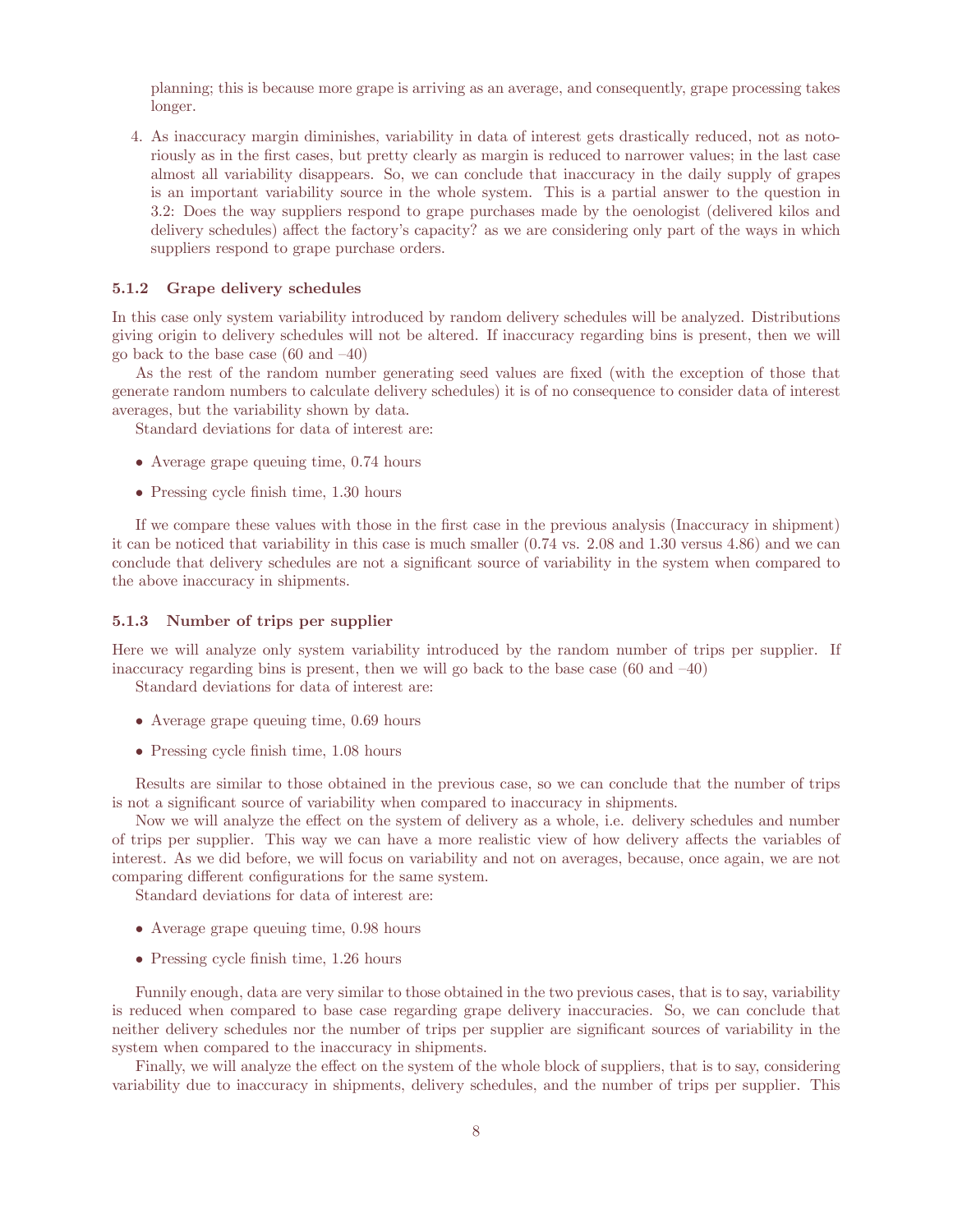| Variable                    | Variance by suppliers   Variance by wine factory $\mid$ F |                 | Critical Value |
|-----------------------------|-----------------------------------------------------------|-----------------|----------------|
| Average queuing time   3.46 | 0.92                                                      | $3.74$   1.61   |                |
| Expected finish time 19.37  | 3.96                                                      | $2.36 \pm 1.61$ |                |

| Table 2: Variance comparison: Suppliers vs. Wine factory |  |  |  |
|----------------------------------------------------------|--|--|--|
|----------------------------------------------------------|--|--|--|

way we will be able to evaluate how suppliers' response affects the system as a whole, specifically data of interest. Besides, an answer will be given to question b) in 3.2: Does the way suppliers respond to grape purchases made by the oenologist (delivered kilos and delivery schedules) affect the factory's capacity? Standard deviations for data of interest are:

- Average grape queuing time, 1.70 hours
- Pressing cycle finish time, 3.80 hours

In this case we can see that variability is similar to the one introduced by inaccuracy in the number of bins alone, so the strongest conclusion we can arrive to is that variability in the system introduced by grape delivery by suppliers is due, to a significant level, to inaccuracy (higher or lower number of bins delivered) in daily supply of the grape amounts purchased. So, if the wine factory reduces the inaccuracy margin regarding the number of bins ordered from each supplier, system variability would be notoriously diminished.

### 5.1.4 Wine factory

So as to have both a clearer picture of system variability introduced by suppliers, and a way to compare or corroborate the above statements, the wine factory will be analyzed in turn. To do that the seed value for the supplier block will be fixed, and the bin number difference variable will always have 1 as highest score and —1 as lowest score. This way the factory's performance will be analyzed with actual grape amounts, not with amounts differing from those purchased.

A run was carried out with all the factory seeds freed, to see the variability introduced by the factory as a whole. Results were the following:

- Average lot queuing time, 10.64,S.D 0.96
- Average pressing cycle finish time, 71.16, S.D. 1.99

We can appreciate that values are quite close to those obtained in the analyzed case where variability introduced by the supplier block was considered, with an inaccuracy margin of  $\pm 1$  bin, which is normal. Nevertheless, standard deviations are notoriously smaller than in the previous case.

To corroborate that variance introduced by the wine factory is smaller than that introduced by suppliers a variance comparison F test was applied. Results were the following:

For both variables the test showed with a 5% significance that variabilities introduced by the wine factory are different and smaller than those introduced by suppliers. On the basis of that result it can be stated that much of the system variability is explained to a large extent by the way in which suppliers respond to grape purchase orders, and to a certain degree by the way the wine factory is run, considering in both cases an inaccuracy of  $\pm 1$  bin.

The above result is very important as it leads to concluding that to make an appropriate estimation of the wine factory installed capacity, both the analysis and its results depend not that much on the factory itself but on the raw material supply.

#### 5.2 Experiments

As stated above, the system variability depends to a large extent on grape supply by the producers, both in the amount of kilos delivered and truck arrival schedules.

Bearing the above in mind, if we want to determine maximum processing capacity or throughput (TP) for a given time window (e.g. 24 hours) thus giving an answer to question a) in 3.2: Is it possible to determine or estimate more exactly the factory's daily receipt and early processing capacity for white wine? the best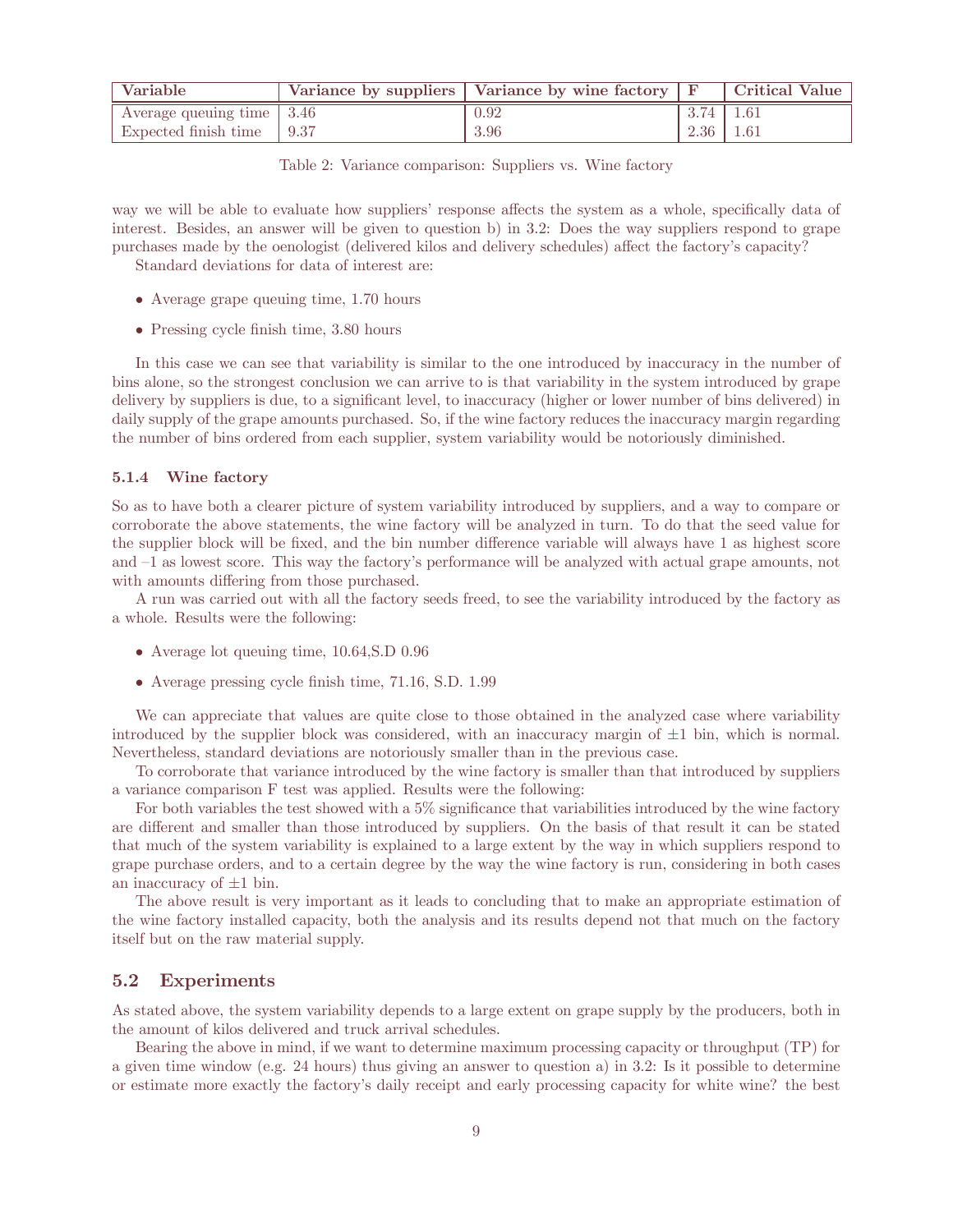

Figure 6: Press processing under ideal delivery and system functioning conditions

grape delivery conditions should be pinpointed, thus maximizing processing capacity while minimizing grape queuing time in the loading area. To do that the number of available presses, their maximum capacity, dumping time for each lot, press allocation to each lot, and pressing cycle duration (from the moment press is loaded till it is cleaned) should all be considered. To do a simple estimation (no random values) we will suppose the following, considering the most common values:

- Number of presses: three (two 150 Hl units; one 100 Hl unit)
- Maximum capacity:  $22,000$  Kg (150 Hl press);  $12,000$  Kg (100 Hl press)
- Lot allocation: Same logic used in simulation model
- Dumping time: 1 hour
- Pressing cycle (PC): 5 hours

We will suppose that each bin carries 500 Kg of grape. Thus, the incoming lots will be of 44 and 68 bins, and consequently lots ready to be processed will be of 22,000 and 12,000 Kg. Finally, system failures will not be considered, and delivery schedules will be exact, i.e., they will have not a probability distribution associated to them but a fixed value.

Under ideal delivery and functioning conditions (random factors absent) lot processing order and schedule are shown in Figure 6, supposing that the first lot would be ready by the 10th hour on day 1 till the 34th hour (24 hour time window). To calculate TP the hour from the moment the first truck arrives till the last pressing cycle is over is considered, i.e., the capacity of the whole system will be gauged.

Total amount of lots is 12, corresponding to 224,000 Kg of grape. This way the maximum TP can be calculated: 224,000 Kg in 23 hours (considering the 9th hour as the first truck arrival time), that is to say 9,739.13 Kg/Hr.

We must not forget that a TP value of 9,739.13 Kg/Hr is only theoretical, calculated under ideal conditions, no random factors present. Consequently, it should not be considered as a feasible value. It is significant only from the point of view of its utility to compare different TPs under different conditions.

>From now on, TP value will be calculated using the following formula:

$$
TP = \frac{\text{Processed Kg}}{\text{First truck arrival hour - Last pressing cycle hour}}
$$

This way we will have a TP value for every simulation run. TP mean and standard deviation will be calculated using these data.

On the other hand, we know that average queuing time variable depends on the loading time of the truck that brought the lot in, truck weighing time, net kilograms transfer from scales to presses, and press availability. That is why making a prior estimation of this variable is far more complex. Anyway, if the lot is queued for less than 4 hours, that is considered an acceptable value.

To elaborate an ideal arrival planning able to create the processing sequence above, we must consider the fact that presses are free every 5 hours approximate., that there are 3 presses loaded from the same pit, and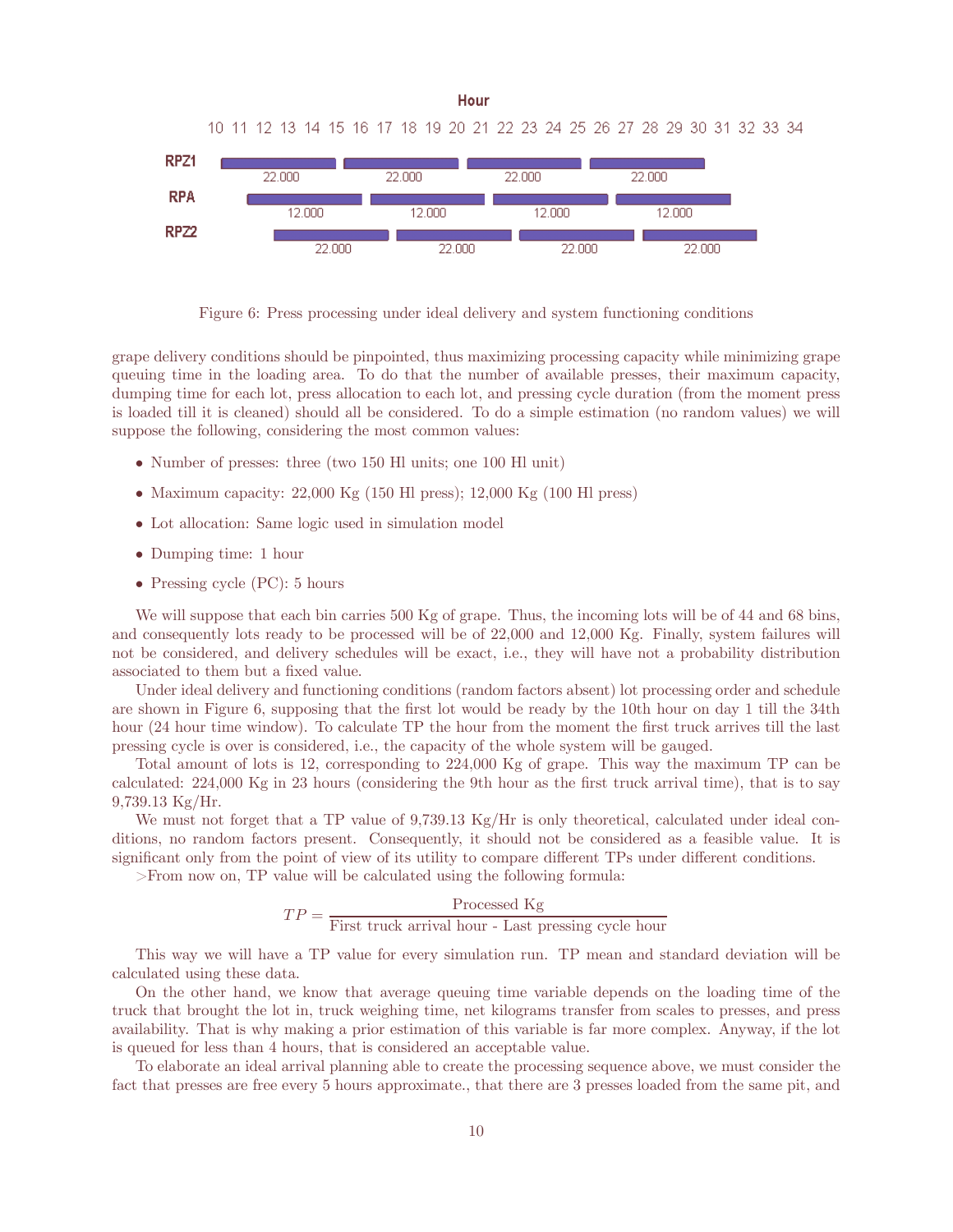| Arrival time      | <b>Bins</b> carried | Kgs. per bin | Total Kgs. in lot |
|-------------------|---------------------|--------------|-------------------|
| 9                 | 44                  | 500          | 22,000            |
| 10                | 68                  | 500          | 34,000            |
| 11                | 44                  | 500          | 22,000            |
| 14                | 68                  | 500          | 34,000            |
| 15                | 44                  | 500          | 22,000            |
| 16                | 68                  | 500          | 34,000            |
| 19                | 44                  | 500          | 22,000            |
| <b>20</b>         | 68                  | 500          | 34,000            |
| Total Kg received |                     |              | 224,000           |

Table 3: Ideal grape receipt planning to get maximum TP with  $PC=5$ 

that press loading time is approximate. 1 hour. Then, if trucks arrive according to the following schedule (considering all previous suppositions) we could get a fairly good value for the variables of interest:

Running a simulation with this planning, we get the following values:

- Average queueing time in sampling area: 3.20 hrs, S.D.: 0.27 hrs.
- Expected pressing cycle finish time: 32.16 hrs, S.D.: 0.22 hrs.
- TP: 9,673.88 Kg/hr, S.D.: 92.15 Kg/hr.
- Processed lots: 12.4 per press

The expected TP value obtained was smaller than the ideal one (9,739.13 Kg/hr) though close to it. This means that the supposition that pressing cycles last approximate 5 hours is correct.

Based on the above result, we can give an answer to question a) in 3.2: Is it possible to determine or estimate more exactly the factory's daily receipt and early processing capacity for white wine? It is possible to estimate maximum receipt and processing capacity, which in this specific case is 224,000 Kg for a time window of approximate 24 hours. That value could be obtained under the delivery conditions stated above, with no machine failures.

Finally, two planning for the same grape amount and number of suppliers, differing only in the truck arrival schedule will be contrasted. So as to make a realistic comparison, the random number generating seed will be fixed at the wine factory, and we will be able to appreciate the effect on the variables of interest when using two grape delivery methods. For the base case the actual arrivals will be used. Later, we will carry out the same experiment but regulating truck arrivals to obtain an improvement in the utilization of presses. Inaccuracies in the number of bins will not be considered, and in both cases the total amount of bins requested will actually arrive, to be able to compare equivalent amounts of processed grape. In other words, the current situation at the wine factory (not considering inaccuracies in the number of bins) will be compared to an improved system, where grape receipt is duly planned; in both cases the wine factory response will be the same.

The idea of the above experiment is to give a positive answer to question c) in 3.2: Is it possible to increase the factory's processing capacity while reducing or avoiding grape queuing time? just by regulating truck arrival schedules, not altering production methods. In other words, we want to know if the wine factory productivity could be improved just by programming or planning grape supply.

Planning for a 170,000 Kg order is the following:

Results for the base case were the following:

- Average queuing time in sampling area: 3.57 hrs, S.D.: 1.17 hrs.
- Expected pressing cycle finish time: 35.22 hrs, S.D.: 1.65 hrs.
- Average kilograms actually received: 169,102.74
- TP: 7,275.45 Kg/hr, S.D.: 491.35 Kg/hr.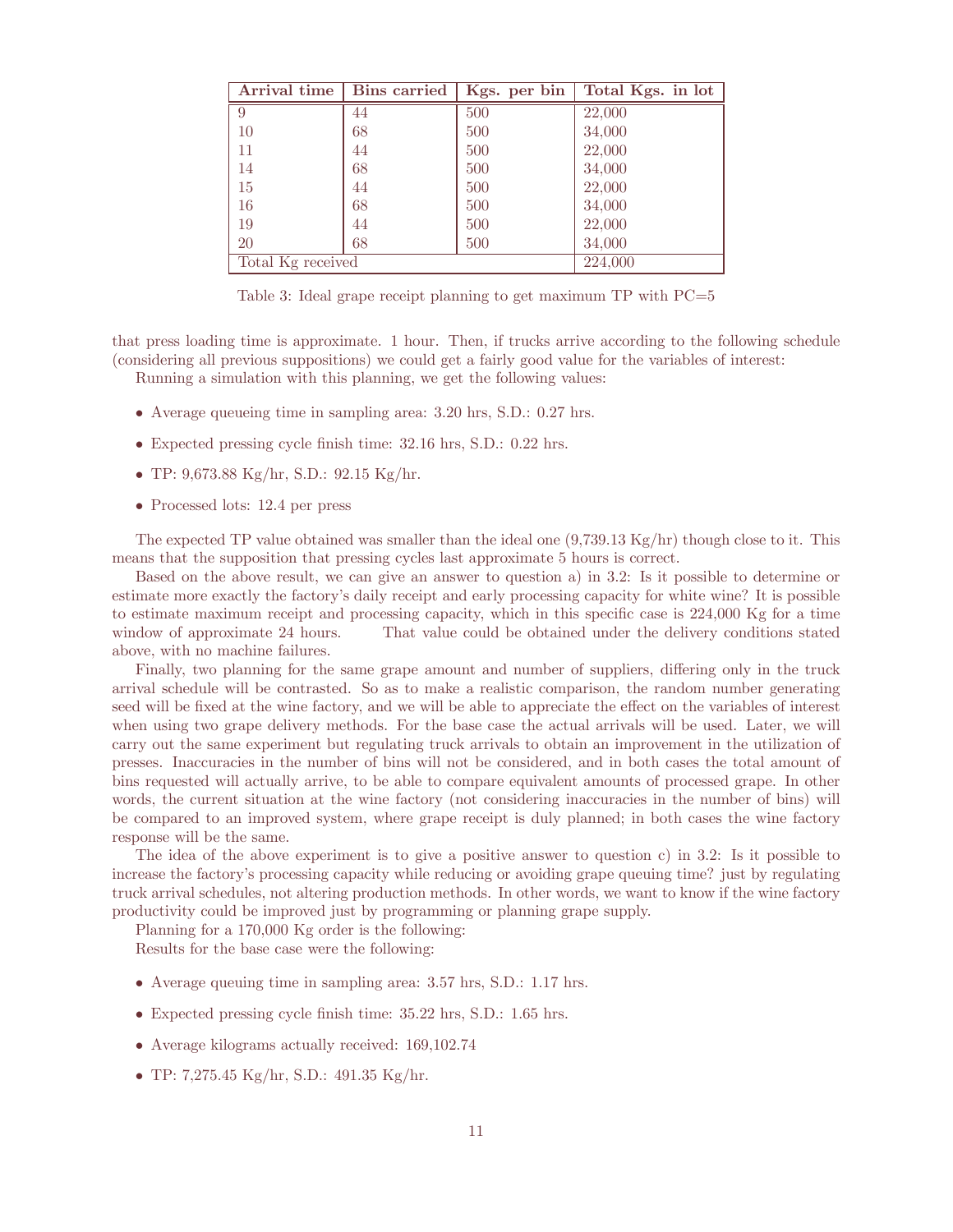| Supplier   | Ordered kgs. |  |  |
|------------|--------------|--|--|
| Supplier 1 | 25,000       |  |  |
| Supplier 2 | 25,000       |  |  |
| Supplier 3 | 20,000       |  |  |
| Supplier 4 | 40,000       |  |  |
| Supplier 5 | 30,000       |  |  |
| Supplier 6 | 30,000       |  |  |

Table 4: Base case (current) planning for variety 1

| Arrival time | Supplier   | <b>Variety</b> | Ordered bins |
|--------------|------------|----------------|--------------|
| $9 - 10$     | Supplier 1 | Variety 1      | 30           |
| $9:30-10:30$ | Supplier 4 | Variety 1      | 20           |
| $10 - 11$    | Supplier 2 | Variety 1      | 30           |
| $13 - 14$    | Supplier 3 | Variety 1      | 40           |
| 13:30-14:30  | Supplier 4 | Variety 1      | 20           |
| $14 - 15$    | Supplier 5 | Variety 1      | 30           |
| $17 - 18$    | Supplier 1 | Variety 1      | 20           |
| 17:30-18:30  | Supplier 6 | Variety 1      | 30           |
| $18-19$      | Supplier 5 | Variety 1      | 30           |
| $21 - 22$    | Supplier 2 | Variety 1      | 20           |
| 21:30-22:30  | Supplier 6 | Variety 1      | 30           |
| $22 - 23$    | Supplier 4 | Variety 1      | 40           |

Table 5: Alternative planning

Planning in the alternative case is the same, but every truck will be provided with an arrival schedule. In this case bins (each with 500 Kg) are requested using the current method. One hour time windows were considered for arrival schedules. Planning is the following:

Results for the alternative case were the following:

- Average queuing time in sampling area: 1.51 hrs, S.D.: 0.32 hrs.
- Expected pressing cycle finish time: 30.73 hrs, S.D.: 1.01 hrs.
- Average kilograms actually received: 169,413.4
- TP: 7,996.56 Kg/hr, S.D.: 424.26 Kg/hr.

When statistically comparing the difference between the three sets of data we can notice:

- Average queuing time is shorter in the alternative case, with a confidence range at  $95\%$  for the difference of [1.72, 2.41]
- Expected pressing cycle finish time is smaller in the alternative case, with a confidence range at  $95\%$ for the difference of  $[3.94, 5.03]$
- TP is higher in the alternative case, with a confidence range at  $95\%$  for the difference of  $[-903.34,$ 538.88]

We can conclude that using an adequate schedule for grape shipments arrival, and avoiding inaccuracies in bin deliveries, specifying the highest and lowest scores for inaccuracies in the number of kilos per bin, the wine factory installed capacity can be remarkably improved, being able to process a larger amount of grape in less time, reducing grape queuing time. Thus, the answer to question c) in 3.2 is that is definitely possible to be more productive, under the current factory running conditions, just regulating grape receipt.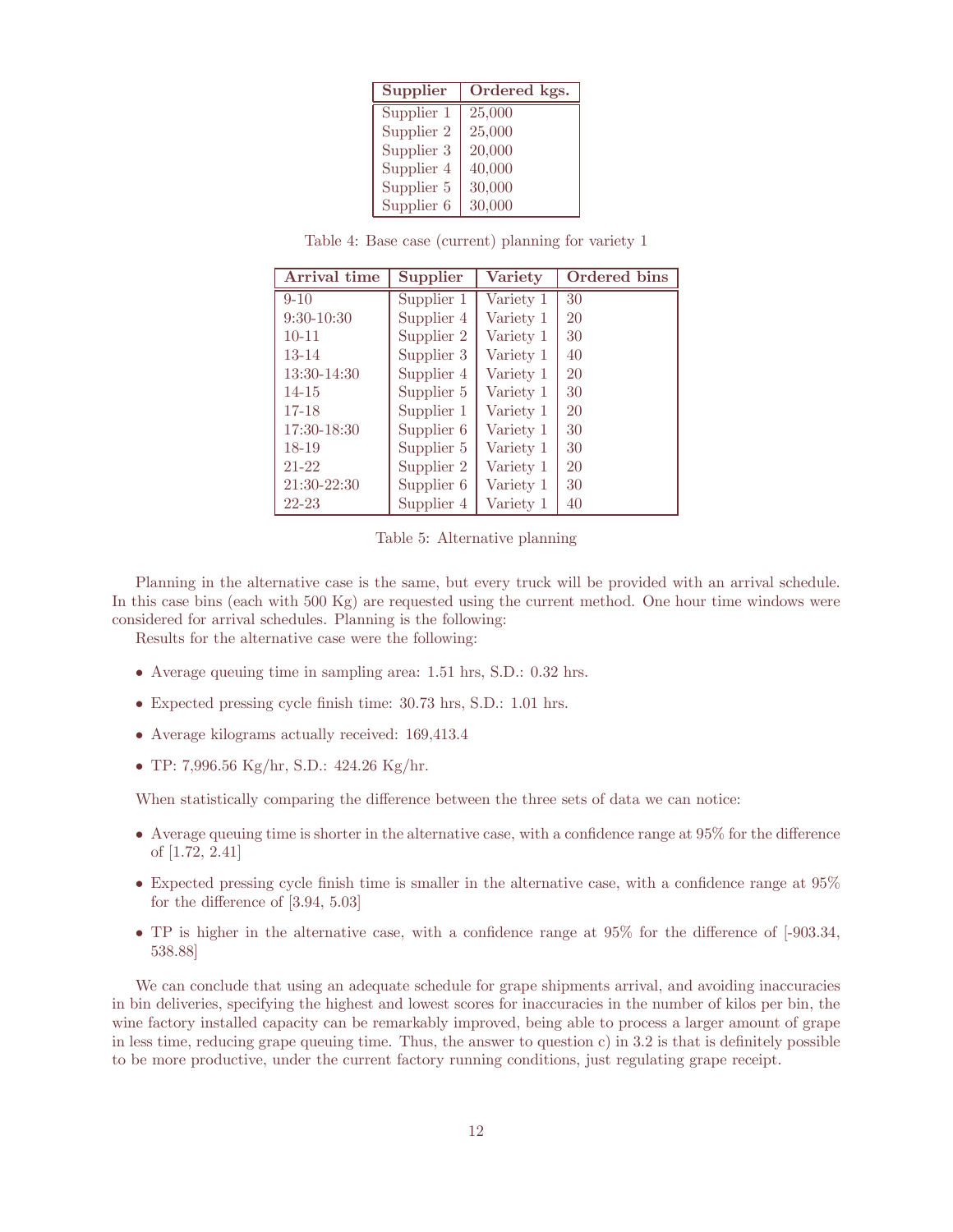# 6 Conclusion

Experiments carried out, 2002 harvest season data analysis, and model sensitivity analysis led to concluding that improvement of grape supply management —in terms of amounts and availability schedules- is of paramount importance.

Firstly, a policy stating strict daily compliance with the number of kilos requested from each supplier should be defined, so as to avoid inaccuracies in deliveries, which are a significant source of system variability, as it was noticed throughout the research.

On the other hand, if the above inaccuracies are reduced, long term harvest planning could be done earlier. As inaccuracies necessarily mean that the missing kilos have to be delivered presently (usually the following day) many of the planning made by the oenologist get frequently altered. At a point, grape shipments could exceed the factory capacity, causing delays in the processing of grape, and the closest harvest schedule would need modification; all due to lack of capacity.

Regarding grape availability schedule, in the last experiments it was easily appreciated that through adequate programming of grape receipt and the number of kilos in each shipment, it is possible to increase, to a remarkable extent, the number of kilos processed per day. This way, the number of wine liters produced from the grapes of a whole vineyard could be increased just by regulating grape receipt, a rather attractive idea, as it implies no additional costs but only negotiating with suppliers the daily delivery of grapes.

# References

.

- [1] M. J. Sims, An introduction to planning and scheduling with simulation, In Proceedings of the 1997 Winter Simulation Conference, ed. S. Andradóttir, K. J. Healy, D. H. Withers, and B. L. Nelson .
- [2] B. S. Vaidyanathan, Y. H. Park, Application of discrete event simulation in production scheduling, In Proceedings of the 1998 Winter Simulation Conference, ed. D. J. Medeiros, E. F. Watson, J. S. Carson, and M. S. Manivannan .
- [3] E. J. Williams, R. Narayanaswamy, Application of simulation to scheduling, sequencing, and material handling, In Proceedings of the 1997 Winter Simulation Conference, ed. S. Andradóttir, K. J. Healy, D. H. Withers, and B. L. Nelson .
- [4] G. D. Rehn, Simulation in dialy factory operation: Ssetting the line bogey in augustaS, In Proceedings of the 2000 Winter Simulation Conference, ed. J. A. Joines, R. R. Barton, K. Kang, and P. A. Fishwick
- [5] D. Simchi-Levi, P. Kaminski, E. Simchi-Levi, Designing and Managing the Supply Chain: Concepts, Strategies, and Cases Studies, Irwin McGraw-Hill, New York, NY, 2000.
- [6] B. M. Beamon, Supply chain desing and anlysis: Models and methods, International Journal of Productions Economics (55) (1998) 281—294.
- [7] R. G. Ingalls, The value of simulation in modeling supply chains, In Proceedings of the 1998 Winter Simulation Conference, ed. D. J. Medeiros, E. F. Watson, J. S. Carson, and M. S. Manivannan .
- [8] D. Schunk, B. Plott, Using simulation to analyze supply chains, In Proceedings of the 2000 Winter Simulation Conference, ed. J. A. Joines, R. R. Barton, K. Kang, and P. A. Fishwick .
- [9] D. J. Parsons, R. A. Phelps, Production scheduling validity in high level supply chain models, In Proceedings of the 2001 Winter Simulation Conference, ed. B. A. Peters, J. S. Smith, D. J. Medeiros, and M. W. Rohrer .
- [10] A. Weintraub, R. Epstein, R. Morales, J. Seron, P. Traverso, A Truck Scheduling System Improves Efficiency in the Forest Industries, Interfaces  $26(4)(1996)$  1–12.
- [11] J. A. Diaz, I. G. Perez, Simulation and optimization of sugar cane transportation in harvest season, In Proceedings of the 2000 Winter Simulation Conference, ed. J. A. Joines, R. R. Barton, K. Kang, and P. A. Fishwick .